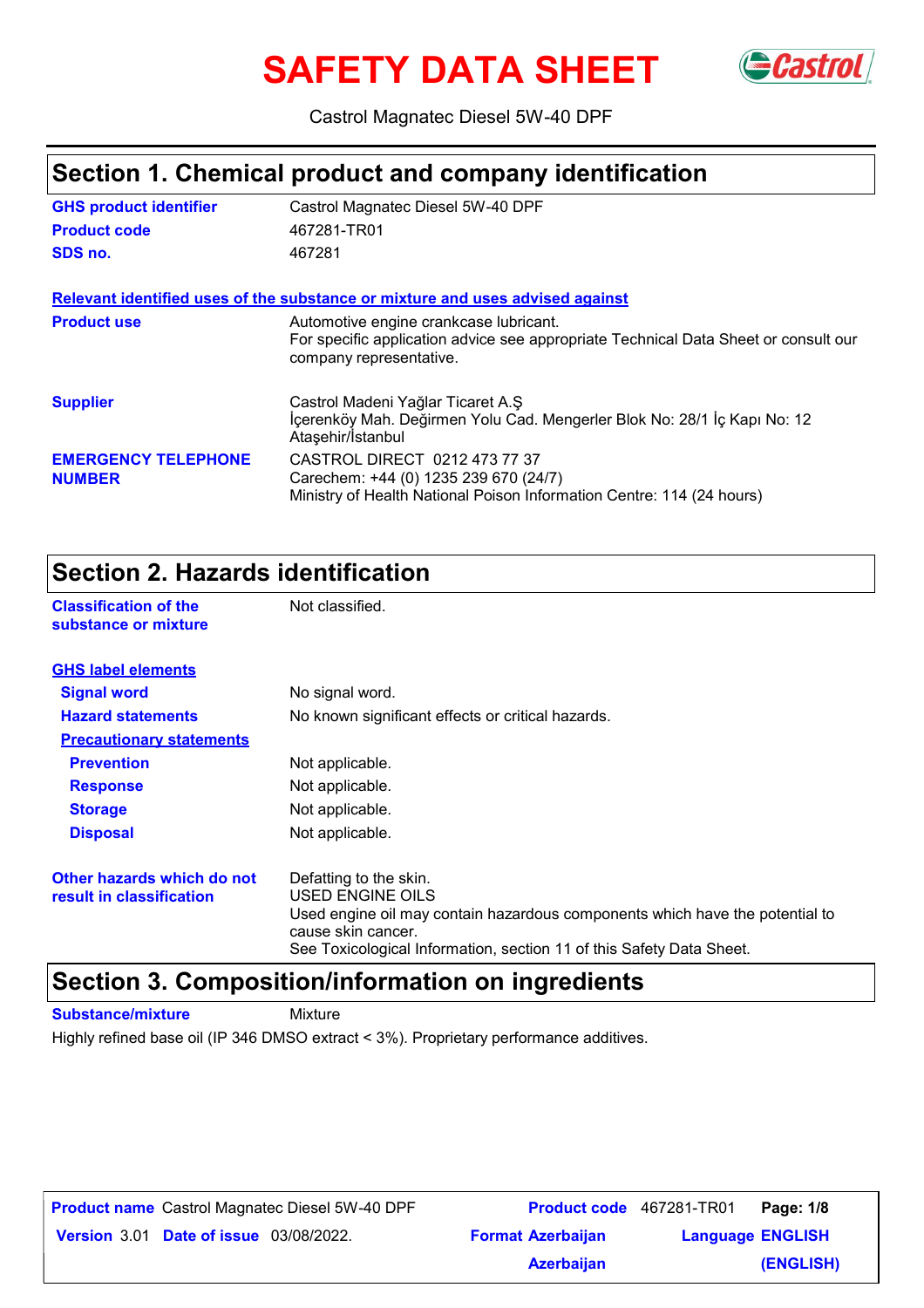## **Section 3. Composition/information on ingredients**

| <b>Ingredient name</b>                                                                                                                                               | $\frac{9}{6}$                            | <b>CAS number</b>                                                   |
|----------------------------------------------------------------------------------------------------------------------------------------------------------------------|------------------------------------------|---------------------------------------------------------------------|
| Distillates (petroleum), hydrotreated heavy paraffinic<br>Benzene, ethenyl-, polymer with 1,3-butadiene, hydrogenated<br>2,6-di-tert-butylphenol<br>Alkylated phenol | 1≥25 - ≤50<br>l ≤3<br>$≤0.3$<br>$ $ <0.1 | 64742-54-7<br>66070-58-4<br>128-39-2<br>74499-35-7 /<br>121158-58-5 |

**There are no additional ingredients present which, within the current knowledge of the supplier and in the concentrations applicable, are classified as hazardous to health or the environment and hence require reporting in this section.**

**Occupational exposure limits, if available, are listed in Section 8.**

### **Section 4. First aid measures**

| <b>Description of necessary first aid measures</b> |                                                                                                                                                                                                                                                             |  |
|----------------------------------------------------|-------------------------------------------------------------------------------------------------------------------------------------------------------------------------------------------------------------------------------------------------------------|--|
| <b>Inhalation</b>                                  | In case of inhalation of decomposition products in a fire, symptoms may be delayed.<br>If inhaled, remove to fresh air. The exposed person may need to be kept under<br>medical surveillance for 48 hours. Get medical attention if symptoms occur.         |  |
| <b>Ingestion</b>                                   | Do not induce vomiting unless directed to do so by medical personnel. Get medical<br>attention if symptoms occur.                                                                                                                                           |  |
| <b>Skin contact</b>                                | Wash skin thoroughly with soap and water or use recognised skin cleanser.<br>Remove contaminated clothing and shoes. Wash clothing before reuse. Clean<br>shoes thoroughly before reuse. Get medical attention if symptoms occur.                           |  |
| <b>Eye contact</b>                                 | In case of contact, immediately flush eyes with plenty of water for at least 15<br>minutes. Eyelids should be held away from the eyeball to ensure thorough rinsing.<br>Check for and remove any contact lenses. Get medical attention.                     |  |
| Most important symptoms/effects, acute and delayed |                                                                                                                                                                                                                                                             |  |
|                                                    | See Section 11 for more detailed information on health effects and symptoms.                                                                                                                                                                                |  |
|                                                    | Indication of immediate medical attention and special treatment needed, if necessary                                                                                                                                                                        |  |
| <b>Specific treatments</b>                         | No specific treatment.                                                                                                                                                                                                                                      |  |
| <b>Notes to physician</b>                          | In case of inhalation of decomposition products in a fire, symptoms may be delayed.<br>The exposed person may need to be kept under medical surveillance for 48 hours.<br>Treatment should in general be symptomatic and directed to relieving any effects. |  |
| <b>Protection of first-aiders</b>                  | No action shall be taken involving any personal risk or without suitable training.                                                                                                                                                                          |  |

## **Section 5. Firefighting measures**

| <b>Extinguishing media</b>                               |                                                                                                                                                                                                   |
|----------------------------------------------------------|---------------------------------------------------------------------------------------------------------------------------------------------------------------------------------------------------|
| <b>Suitable extinguishing</b><br>media                   | In case of fire, use foam, dry chemical or carbon dioxide extinguisher or spray.                                                                                                                  |
| Unsuitable extinguishing<br>media                        | Do not use water jet.                                                                                                                                                                             |
| <b>Specific hazards arising</b><br>from the chemical     | In a fire or if heated, a pressure increase will occur and the container may burst.                                                                                                               |
| <b>Hazardous thermal</b><br>decomposition products       | Combustion products may include the following:<br>carbon oxides (CO, CO <sub>2</sub> ) (carbon monoxide, carbon dioxide)<br>nitrogen oxides (NO, NO <sub>2</sub> etc.)                            |
| <b>Special protective actions</b><br>for fire-fighters   | Promptly isolate the scene by removing all persons from the vicinity of the incident if<br>there is a fire. No action shall be taken involving any personal risk or without<br>suitable training. |
| <b>Special protective</b><br>equipment for fire-fighters | Fire-fighters should wear positive pressure self-contained breathing apparatus<br>(SCBA) and full turnout gear.                                                                                   |

| <b>Product name</b> Castrol Magnatec Diesel 5W-40 DPF | <b>Product code</b> 467281-TR01 |                         | Page: 2/8 |
|-------------------------------------------------------|---------------------------------|-------------------------|-----------|
| <b>Version 3.01 Date of issue 03/08/2022.</b>         | <b>Format Azerbaijan</b>        | <b>Language ENGLISH</b> |           |
|                                                       | <b>Azerbaijan</b>               |                         | (ENGLISH) |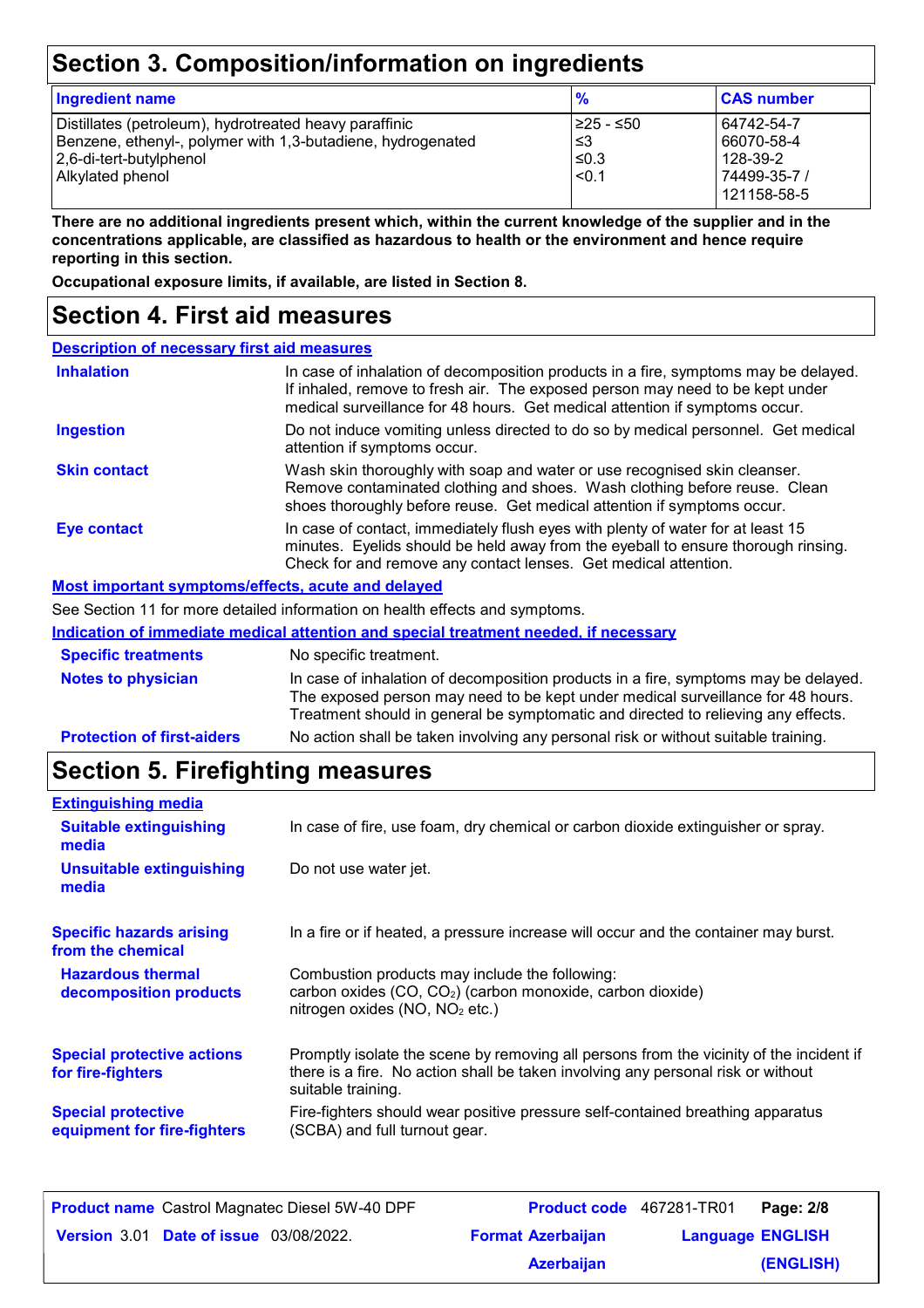### **Section 6. Accidental release measures**

|                                                             | <b>Personal precautions, protective equipment and emergency procedures</b>                                                                                                                                                                                                                                                                                                                         |
|-------------------------------------------------------------|----------------------------------------------------------------------------------------------------------------------------------------------------------------------------------------------------------------------------------------------------------------------------------------------------------------------------------------------------------------------------------------------------|
| For non-emergency<br>personnel                              | No action shall be taken involving any personal risk or without suitable training.<br>Evacuate surrounding areas. Keep unnecessary and unprotected personnel from<br>entering. Do not touch or walk through spilt material. Put on appropriate personal<br>protective equipment. Floors may be slippery; use care to avoid falling.                                                                |
| For emergency responders                                    | If specialised clothing is required to deal with the spillage, take note of any<br>information in Section 8 on suitable and unsuitable materials. See also the<br>information in "For non-emergency personnel".                                                                                                                                                                                    |
| <b>Environmental precautions</b>                            | Avoid dispersal of spilt material and runoff and contact with soil, waterways, drains<br>and sewers. Inform the relevant authorities if the product has caused environmental<br>pollution (sewers, waterways, soil or air).                                                                                                                                                                        |
| <b>Methods and material for containment and cleaning up</b> |                                                                                                                                                                                                                                                                                                                                                                                                    |
| <b>Small spill</b>                                          | Stop leak if without risk. Move containers from spill area. Absorb with an inert<br>material and place in an appropriate waste disposal container. Dispose of via a<br>licensed waste disposal contractor.                                                                                                                                                                                         |
| <b>Large spill</b>                                          | Stop leak if without risk. Move containers from spill area. Prevent entry into sewers,<br>water courses, basements or confined areas. Contain and collect spillage with non-<br>combustible, absorbent material e.g. sand, earth, vermiculite or diatomaceous earth<br>and place in container for disposal according to local regulations. Dispose of via a<br>licensed waste disposal contractor. |

### **Section 7. Handling and storage**

#### **Precautions for safe handling**

| <b>Protective measures</b><br><b>Advice on general</b><br>occupational hygiene   | Put on appropriate personal protective equipment (see Section 8).<br>Eating, drinking and smoking should be prohibited in areas where this material is<br>handled, stored and processed. Wash thoroughly after handling. Remove<br>contaminated clothing and protective equipment before entering eating areas. See<br>also Section 8 for additional information on hygiene measures.                                                                                                                                                                                                          |
|----------------------------------------------------------------------------------|------------------------------------------------------------------------------------------------------------------------------------------------------------------------------------------------------------------------------------------------------------------------------------------------------------------------------------------------------------------------------------------------------------------------------------------------------------------------------------------------------------------------------------------------------------------------------------------------|
| <b>Conditions for safe storage,</b><br>including any<br><i>incompatibilities</i> | Store in accordance with local regulations. Store in original container protected<br>from direct sunlight in a dry, cool and well-ventilated area, away from incompatible<br>materials (see Section 10) and food and drink. Keep container tightly closed and<br>sealed until ready for use. Store and use only in equipment/containers designed for<br>use with this product. Containers that have been opened must be carefully resealed<br>and kept upright to prevent leakage. Do not store in unlabelled containers. Use<br>appropriate containment to avoid environmental contamination. |
| <b>Not suitable</b>                                                              | Prolonged exposure to elevated temperature                                                                                                                                                                                                                                                                                                                                                                                                                                                                                                                                                     |

### **Section 8. Exposure controls/personal protection**

#### **Control parameters**

| <b>Occupational exposure limits</b> |  |
|-------------------------------------|--|
| None.                               |  |

**Appropriate engineering controls** Provide exhaust ventilation or other engineering controls to keep the relevant airborne concentrations below their respective occupational exposure limits. All activities involving chemicals should be assessed for their risks to health, to ensure exposures are adequately controlled. Personal protective equipment should only be considered after other forms of control measures (e.g. engineering controls) have been suitably evaluated. Personal protective equipment should conform to appropriate standards, be suitable for use, be kept in good condition and properly maintained.

| <b>Product name</b> Castrol Magnatec Diesel 5W-40 DPF | Product code 467281-TR01 | Page: 3/8               |  |
|-------------------------------------------------------|--------------------------|-------------------------|--|
| <b>Version 3.01 Date of issue 03/08/2022.</b>         | <b>Format Azerbaijan</b> | <b>Language ENGLISH</b> |  |
|                                                       | <b>Azerbaijan</b>        | (ENGLISH)               |  |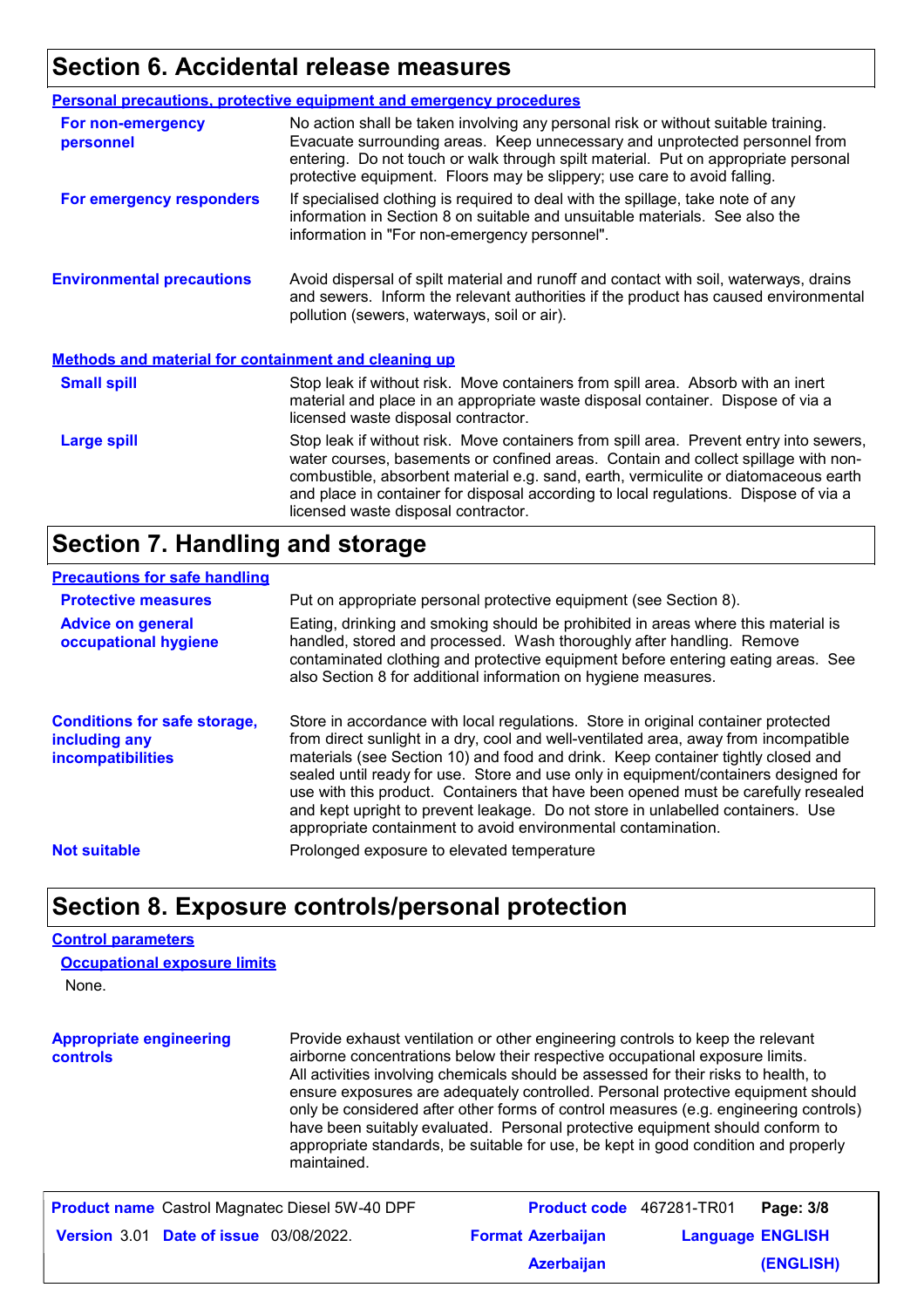### **Section 8. Exposure controls/personal protection**

|                                                  | Your supplier of personal protective equipment should be consulted for advice on<br>selection and appropriate standards. For further information contact your national<br>organisation for standards.<br>The final choice of protective equipment will depend upon a risk assessment. It is<br>important to ensure that all items of personal protective equipment are compatible.                                                                                                                                                                                                                                                                                                                                                                                                              |
|--------------------------------------------------|-------------------------------------------------------------------------------------------------------------------------------------------------------------------------------------------------------------------------------------------------------------------------------------------------------------------------------------------------------------------------------------------------------------------------------------------------------------------------------------------------------------------------------------------------------------------------------------------------------------------------------------------------------------------------------------------------------------------------------------------------------------------------------------------------|
| <b>Environmental exposure</b><br><b>controls</b> | Emissions from ventilation or work process equipment should be checked to ensure<br>they comply with the requirements of environmental protection legislation. In some<br>cases, fume scrubbers, filters or engineering modifications to the process<br>equipment will be necessary to reduce emissions to acceptable levels.                                                                                                                                                                                                                                                                                                                                                                                                                                                                   |
| <b>Individual protection measures</b>            |                                                                                                                                                                                                                                                                                                                                                                                                                                                                                                                                                                                                                                                                                                                                                                                                 |
| <b>Hygiene measures</b>                          | Wash hands, forearms and face thoroughly after handling chemical products, before<br>eating, smoking and using the lavatory and at the end of the working period.<br>Appropriate techniques should be used to remove potentially contaminated clothing.<br>Wash contaminated clothing before reusing. Ensure that eyewash stations and<br>safety showers are close to the workstation location.                                                                                                                                                                                                                                                                                                                                                                                                 |
| <b>Eye/face protection</b>                       | Safety glasses with side shields.                                                                                                                                                                                                                                                                                                                                                                                                                                                                                                                                                                                                                                                                                                                                                               |
| <b>Skin protection</b>                           |                                                                                                                                                                                                                                                                                                                                                                                                                                                                                                                                                                                                                                                                                                                                                                                                 |
| <b>Hand protection</b>                           | Wear protective gloves if prolonged or repeated contact is likely. Wear chemical<br>resistant gloves. Recommended: Nitrile gloves. The correct choice of protective<br>gloves depends upon the chemicals being handled, the conditions of work and use,<br>and the condition of the gloves (even the best chemically resistant glove will break<br>down after repeated chemical exposures). Most gloves provide only a short time of<br>protection before they must be discarded and replaced. Because specific work<br>environments and material handling practices vary, safety procedures should be<br>developed for each intended application. Gloves should therefore be chosen in<br>consultation with the supplier/manufacturer and with a full assessment of the<br>working conditions. |
| <b>Body protection</b>                           | Use of protective clothing is good industrial practice.<br>Personal protective equipment for the body should be selected based on the task<br>being performed and the risks involved and should be approved by a specialist<br>before handling this product.<br>Cotton or polyester/cotton overalls will only provide protection against light<br>superficial contamination that will not soak through to the skin. Overalls should be<br>laundered on a regular basis. When the risk of skin exposure is high (e.g. when<br>cleaning up spillages or if there is a risk of splashing) then chemical resistant aprons<br>and/or impervious chemical suits and boots will be required.                                                                                                           |
| <b>Respiratory protection</b>                    | In case of insufficient ventilation, wear suitable respiratory equipment.<br>The correct choice of respiratory protection depends upon the chemicals being<br>handled, the conditions of work and use, and the condition of the respiratory<br>equipment. Safety procedures should be developed for each intended application.<br>Respiratory protection equipment should therefore be chosen in consultation with<br>the supplier/manufacturer and with a full assessment of the working conditions.                                                                                                                                                                                                                                                                                           |

### **Section 9. Physical and chemical properties**

The conditions of measurement of all properties are at standard temperature and pressure unless otherwise indicated.

| <b>Physical state</b>                                             | Liquid.         |
|-------------------------------------------------------------------|-----------------|
| <b>Colour</b>                                                     | Amber. [Light]  |
| <b>Odour</b>                                                      | Not available.  |
| <b>Odour threshold</b>                                            | Not available.  |
| рH                                                                | Not applicable. |
| <b>Melting point</b>                                              | Not available.  |
| <b>Boiling point, initial boiling</b><br>point, and boiling range | Not available.  |

| <b>Product name</b> Castrol Magnatec Diesel 5W-40 DPF | Product code 467281-TR01 |                         | Page: 4/8 |
|-------------------------------------------------------|--------------------------|-------------------------|-----------|
| <b>Version 3.01 Date of issue 03/08/2022.</b>         | <b>Format Azerbaijan</b> | <b>Language ENGLISH</b> |           |
|                                                       | <b>Azerbaijan</b>        |                         | (ENGLISH) |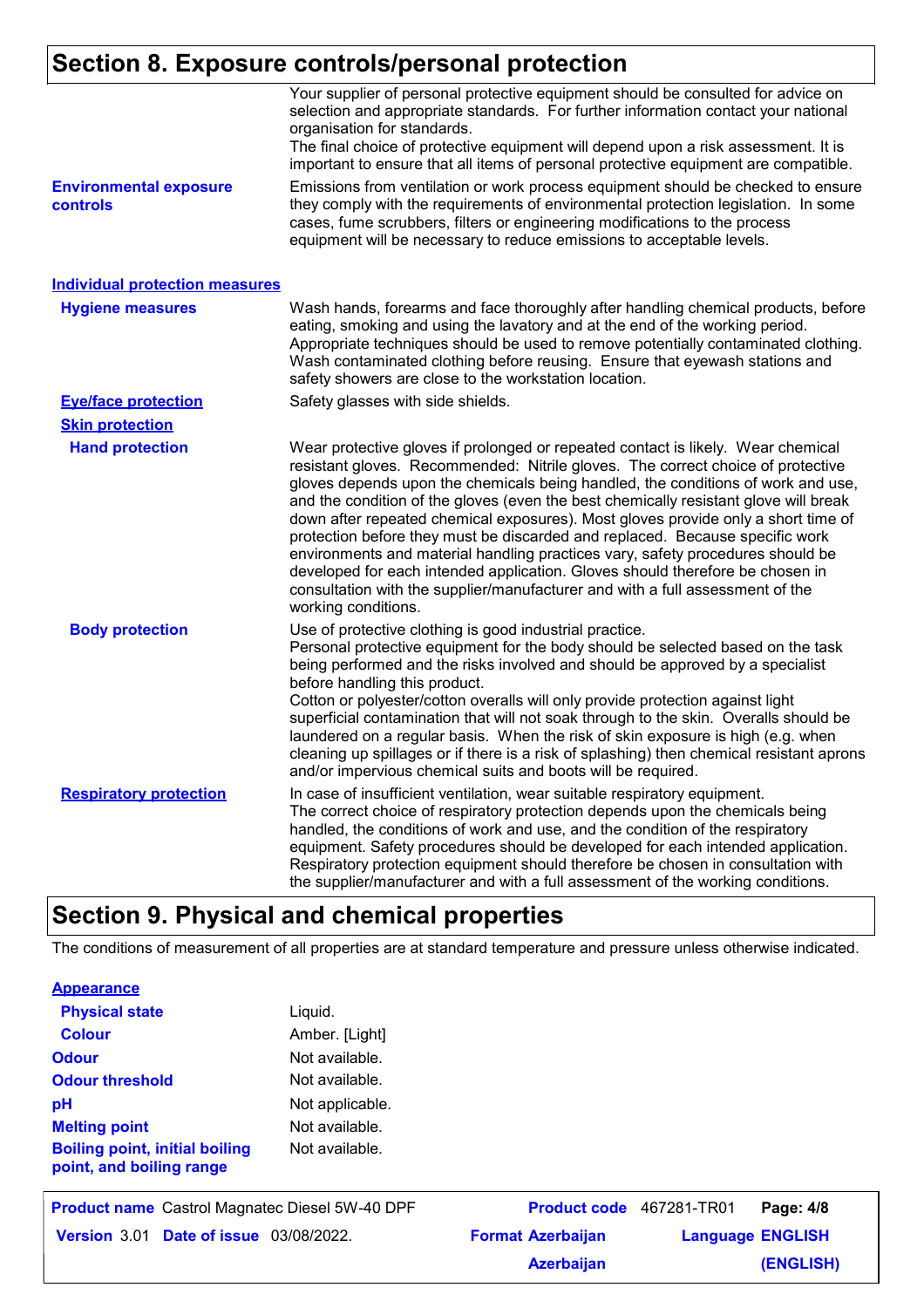## **Section 9. Physical and chemical properties**

### **Evaporation rate** Not available. **Flammability Lower and upper explosion limit/flammability limit**

Not available. Not applicable. Based on - Physical state **Flash point** Closed cup: 203°C (397.4°F) [Pensky-Martens]

|                                                   | Vapour Pressure at 20°C                                                                                                                           |             |         |                    |          | Vapour pressure at 50°C |               |  |
|---------------------------------------------------|---------------------------------------------------------------------------------------------------------------------------------------------------|-------------|---------|--------------------|----------|-------------------------|---------------|--|
|                                                   | <b>Ingredient name</b>                                                                                                                            | $mm Hg$ kPa |         | <b>Method</b>      | mm<br>Hg | kPa                     | <b>Method</b> |  |
|                                                   | Distillates (petroleum),<br>hydrotreated heavy<br>paraffinic                                                                                      | 0.08        | < 0.011 | <b>ASTM D 5191</b> |          |                         |               |  |
|                                                   | Distillates (petroleum),<br>hydrotreated heavy<br>paraffinic                                                                                      | < 0.08      | < 0.011 | <b>ASTM D 5191</b> |          |                         |               |  |
| <b>Relative vapour density</b>                    | Not available.                                                                                                                                    |             |         |                    |          |                         |               |  |
| <b>Relative density</b>                           | Not available.                                                                                                                                    |             |         |                    |          |                         |               |  |
| <b>Density</b>                                    | <1000 kg/m <sup>3</sup> (<1 g/cm <sup>3</sup> ) at 15 <sup>°</sup> C                                                                              |             |         |                    |          |                         |               |  |
| <b>Solubility</b>                                 | insoluble in water.                                                                                                                               |             |         |                    |          |                         |               |  |
| <b>Partition coefficient: n-</b><br>octanol/water | Not applicable.                                                                                                                                   |             |         |                    |          |                         |               |  |
| <b>Auto-ignition temperature</b>                  | Not available.                                                                                                                                    |             |         |                    |          |                         |               |  |
| <b>Decomposition temperature</b>                  | Not available.                                                                                                                                    |             |         |                    |          |                         |               |  |
| <b>Viscosity</b>                                  | Kinematic: 75.5 mm <sup>2</sup> /s (75.5 cSt) at 40 $^{\circ}$ C<br>Kinematic: 12.8 to 16 mm <sup>2</sup> /s (12.8 to 16 cSt) at 100 $^{\circ}$ C |             |         |                    |          |                         |               |  |
| <b>Particle characteristics</b>                   |                                                                                                                                                   |             |         |                    |          |                         |               |  |
| <b>Median particle size</b>                       | Not applicable.                                                                                                                                   |             |         |                    |          |                         |               |  |

### **Section 10. Stability and reactivity**

| <b>Reactivity</b>                                   | No specific test data available for this product. Refer to Conditions to avoid and<br>Incompatible materials for additional information.                                   |
|-----------------------------------------------------|----------------------------------------------------------------------------------------------------------------------------------------------------------------------------|
| <b>Chemical stability</b>                           | The product is stable.                                                                                                                                                     |
| <b>Possibility of hazardous</b><br><b>reactions</b> | Under normal conditions of storage and use, hazardous reactions will not occur.<br>Under normal conditions of storage and use, hazardous polymerisation will not<br>occur. |
| <b>Conditions to avoid</b>                          | Avoid all possible sources of ignition (spark or flame).                                                                                                                   |
| Incompatible materials                              | Reactive or incompatible with the following materials: oxidising materials.                                                                                                |
| <b>Hazardous decomposition</b><br>products          | Under normal conditions of storage and use, hazardous decomposition products<br>should not be produced.                                                                    |

### **Section 11. Toxicological information**

#### **Information on toxicological effects**

#### **Aspiration hazard**

| <b>Name</b>                                            | <b>Result</b>                         |
|--------------------------------------------------------|---------------------------------------|
| Distillates (petroleum), hydrotreated heavy paraffinic | <b>ASPIRATION HAZARD - Category 1</b> |

|                                               | <b>Product name</b> Castrol Magnatec Diesel 5W-40 DPF | Product code 467281-TR01 |                         | Page: 5/8 |
|-----------------------------------------------|-------------------------------------------------------|--------------------------|-------------------------|-----------|
| <b>Version 3.01 Date of issue 03/08/2022.</b> |                                                       | <b>Format Azerbaijan</b> | <b>Language ENGLISH</b> |           |
|                                               |                                                       | <b>Azerbaijan</b>        |                         | (ENGLISH) |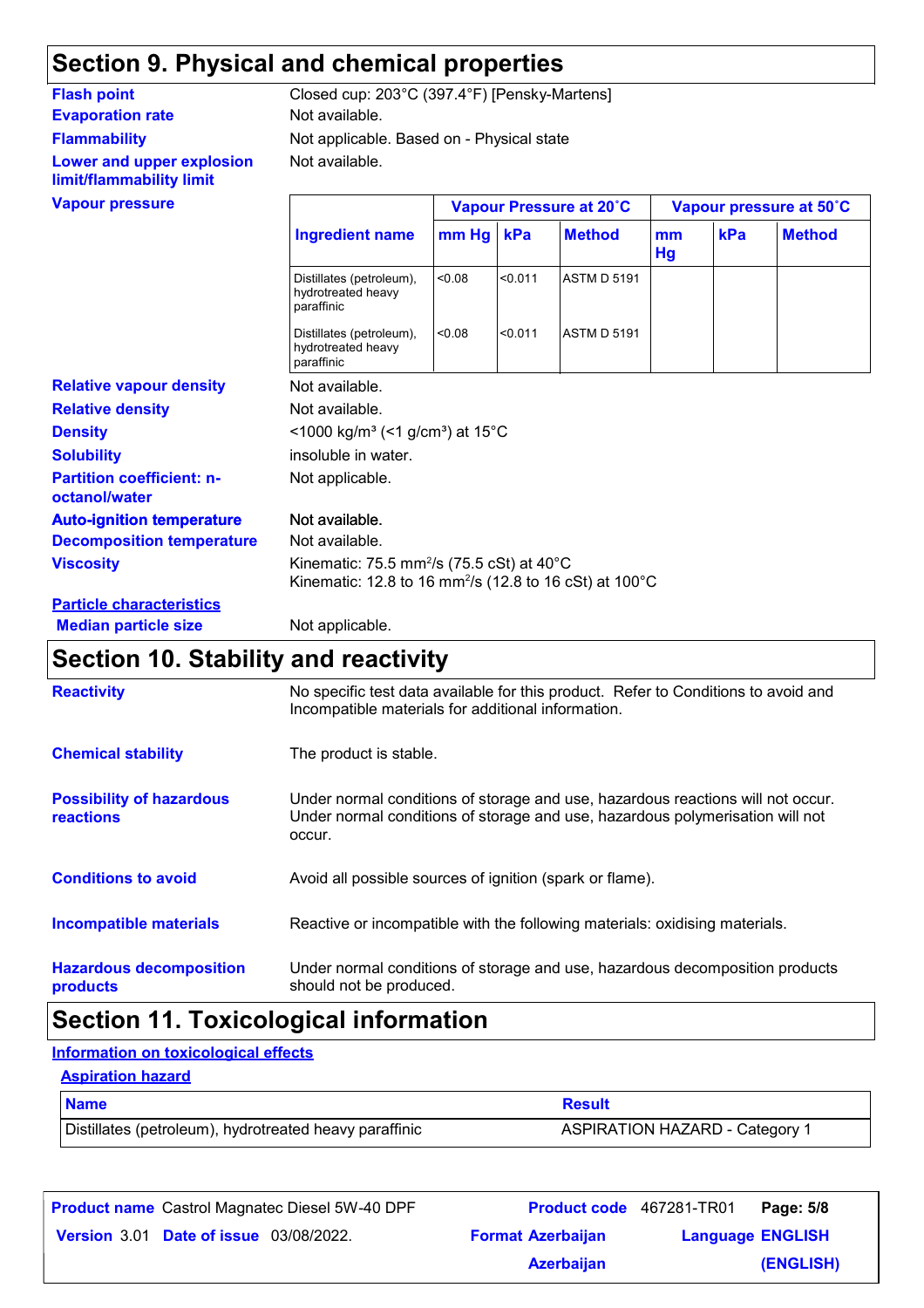### **Section 11. Toxicological information**

|                                                    | <u>oodiidii 11.1 ohiddidgiddi illioi illatidi</u>                                                                                                                                                                                                                                                                                                                                                           |
|----------------------------------------------------|-------------------------------------------------------------------------------------------------------------------------------------------------------------------------------------------------------------------------------------------------------------------------------------------------------------------------------------------------------------------------------------------------------------|
| <b>Information on likely routes</b><br>of exposure | Routes of entry anticipated: Dermal, Inhalation.                                                                                                                                                                                                                                                                                                                                                            |
| <b>Potential acute health effects</b>              |                                                                                                                                                                                                                                                                                                                                                                                                             |
| <b>Eye contact</b>                                 | No known significant effects or critical hazards.                                                                                                                                                                                                                                                                                                                                                           |
| <b>Inhalation</b>                                  | Exposure to decomposition products may cause a health hazard. Serious effects<br>may be delayed following exposure.                                                                                                                                                                                                                                                                                         |
| <b>Skin contact</b>                                | Defatting to the skin. May cause skin dryness and irritation.                                                                                                                                                                                                                                                                                                                                               |
| <b>Ingestion</b>                                   | No known significant effects or critical hazards.                                                                                                                                                                                                                                                                                                                                                           |
|                                                    | <b>Symptoms related to the physical, chemical and toxicological characteristics</b>                                                                                                                                                                                                                                                                                                                         |
| <b>Eye contact</b>                                 | No specific data.                                                                                                                                                                                                                                                                                                                                                                                           |
| <b>Inhalation</b>                                  | No specific data.                                                                                                                                                                                                                                                                                                                                                                                           |
| <b>Skin contact</b>                                | Adverse symptoms may include the following:<br>irritation<br>dryness<br>cracking                                                                                                                                                                                                                                                                                                                            |
| <b>Ingestion</b>                                   | No specific data.                                                                                                                                                                                                                                                                                                                                                                                           |
|                                                    | Delayed and immediate effects as well as chronic effects from short and long-term exposure                                                                                                                                                                                                                                                                                                                  |
| <b>Eye contact</b>                                 | Potential risk of transient stinging or redness if accidental eye contact occurs.                                                                                                                                                                                                                                                                                                                           |
| <b>Skin contact</b>                                | Prolonged or repeated contact can defat the skin and lead to irritation, cracking and/<br>or dermatitis.                                                                                                                                                                                                                                                                                                    |
| <b>Ingestion</b>                                   | Ingestion of large quantities may cause nausea and diarrhoea.                                                                                                                                                                                                                                                                                                                                               |
| <b>Potential chronic health effects</b>            |                                                                                                                                                                                                                                                                                                                                                                                                             |
| <b>General</b>                                     | USED ENGINE OILS<br>Combustion products resulting from the operation of internal combustion engines<br>contaminate engine oils during use. Used engine oil may contain hazardous<br>components which have the potential to cause skin cancer. Frequent or prolonged<br>contact with all types and makes of used engine oil must therefore be avoided and a<br>high standard of personal hygiene maintained. |
| <b>Carcinogenicity</b>                             | No known significant effects or critical hazards.                                                                                                                                                                                                                                                                                                                                                           |
| <b>Mutagenicity</b>                                | No known significant effects or critical hazards.                                                                                                                                                                                                                                                                                                                                                           |
| <b>Teratogenicity</b>                              | No known significant effects or critical hazards.                                                                                                                                                                                                                                                                                                                                                           |
| <b>Developmental effects</b>                       | No known significant effects or critical hazards.                                                                                                                                                                                                                                                                                                                                                           |
| <b>Fertility effects</b>                           | No known significant effects or critical hazards.                                                                                                                                                                                                                                                                                                                                                           |

### **Section 12. Ecological information**

**Environmental effects** No known significant effects or critical hazards.

### **Persistence and degradability**

Expected to be biodegradable.

#### **Bioaccumulative potential**

This product is not expected to bioaccumulate through food chains in the environment.

### **Mobility in soil**

**Mobility** Spillages may penetrate the soil causing ground water contamination.

| <b>Product name</b> Castrol Magnatec Diesel 5W-40 DPF | <b>Product code</b> 467281-TR01 |                         | Page: 6/8 |
|-------------------------------------------------------|---------------------------------|-------------------------|-----------|
| <b>Version 3.01 Date of issue 03/08/2022.</b>         | <b>Format Azerbaijan</b>        | <b>Language ENGLISH</b> |           |
|                                                       | <b>Azerbaijan</b>               |                         | (ENGLISH) |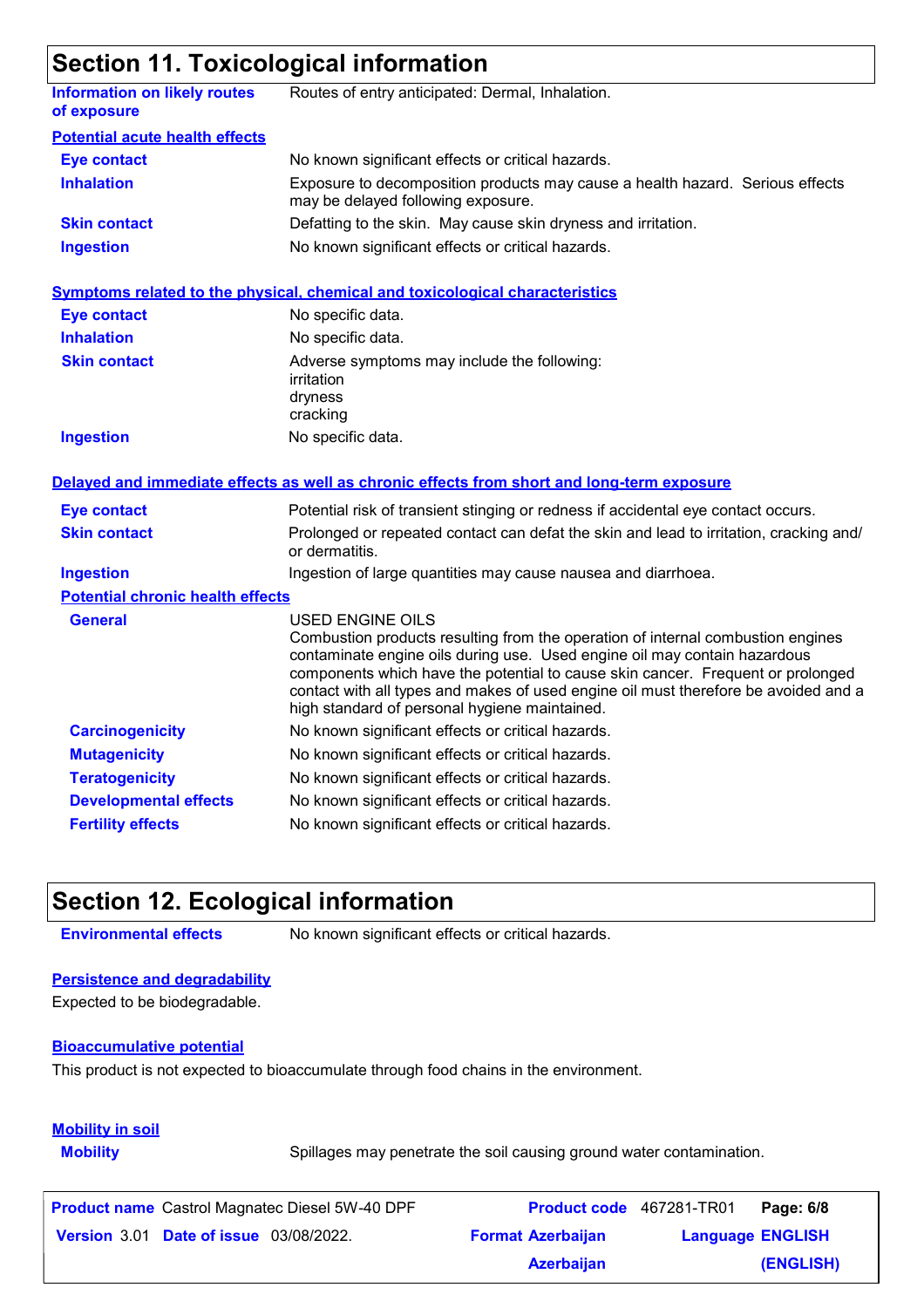### **Section 12. Ecological information**

**Other ecological information** Spills may form a film on water surfaces causing physical damage to organisms. Oxygen transfer could also be impaired.

### **Section 13. Disposal considerations**

**Disposal methods**

The generation of waste should be avoided or minimised wherever possible. Significant quantities of waste product residues should not be disposed of via the foul sewer but processed in a suitable effluent treatment plant. Dispose of surplus and non-recyclable products via a licensed waste disposal contractor. Disposal of this product, solutions and any by-products should at all times comply with the requirements of environmental protection and waste disposal legislation and any regional local authority requirements. Waste packaging should be recycled. Incineration or landfill should only be considered when recycling is not feasible. This material and its container must be disposed of in a safe way. Empty containers or liners may retain some product residues. Avoid dispersal of spilt material and runoff and contact with soil, waterways, drains and sewers.

### **Section 14. Transport information**

|                                      | <b>IMDG</b>              | <b>IATA</b>              |
|--------------------------------------|--------------------------|--------------------------|
| <b>UN number</b>                     | Not regulated.           | Not regulated.           |
| <b>UN proper</b><br>shipping name    | $\blacksquare$           | $\overline{\phantom{a}}$ |
| <b>Transport hazard</b><br>class(es) | $\blacksquare$           | ۰                        |
| <b>Packing group</b>                 | $\overline{\phantom{a}}$ | ٠                        |
| <b>Environmental</b><br>hazards      | No.                      | No.                      |
| <b>Additional</b><br>information     | $\blacksquare$           | $\tilde{\phantom{a}}$    |

**Special precautions for user** Not available.

### **Section 15. Regulatory information**

#### **Regulation according to other foreign laws**

| <b>REACH Status</b>                         | For the REACH status of this product please consult your company contact, as<br>identified in Section 1. |
|---------------------------------------------|----------------------------------------------------------------------------------------------------------|
| <b>United States inventory</b><br>(TSCA 8b) | All components are active or exempted.                                                                   |
| <b>Australia inventory (AIIC)</b>           | All components are listed or exempted.                                                                   |
| <b>Canada inventory</b>                     | All components are listed or exempted.                                                                   |
| <b>China inventory (IECSC)</b>              | At least one component is not listed.                                                                    |
| <b>Japan inventory (CSCL)</b>               | All components are listed or exempted.                                                                   |
| <b>Korea inventory (KECI)</b>               | All components are listed or exempted.                                                                   |
| <b>Philippines inventory</b><br>(PICCS)     | At least one component is not listed.                                                                    |

| <b>Product name</b> Castrol Magnatec Diesel 5W-40 DPF | Product code 467281-TR01 |                         | Page: 7/8 |
|-------------------------------------------------------|--------------------------|-------------------------|-----------|
| <b>Version 3.01 Date of issue 03/08/2022.</b>         | <b>Format Azerbaijan</b> | <b>Language ENGLISH</b> |           |
|                                                       | <b>Azerbaijan</b>        |                         | (ENGLISH) |